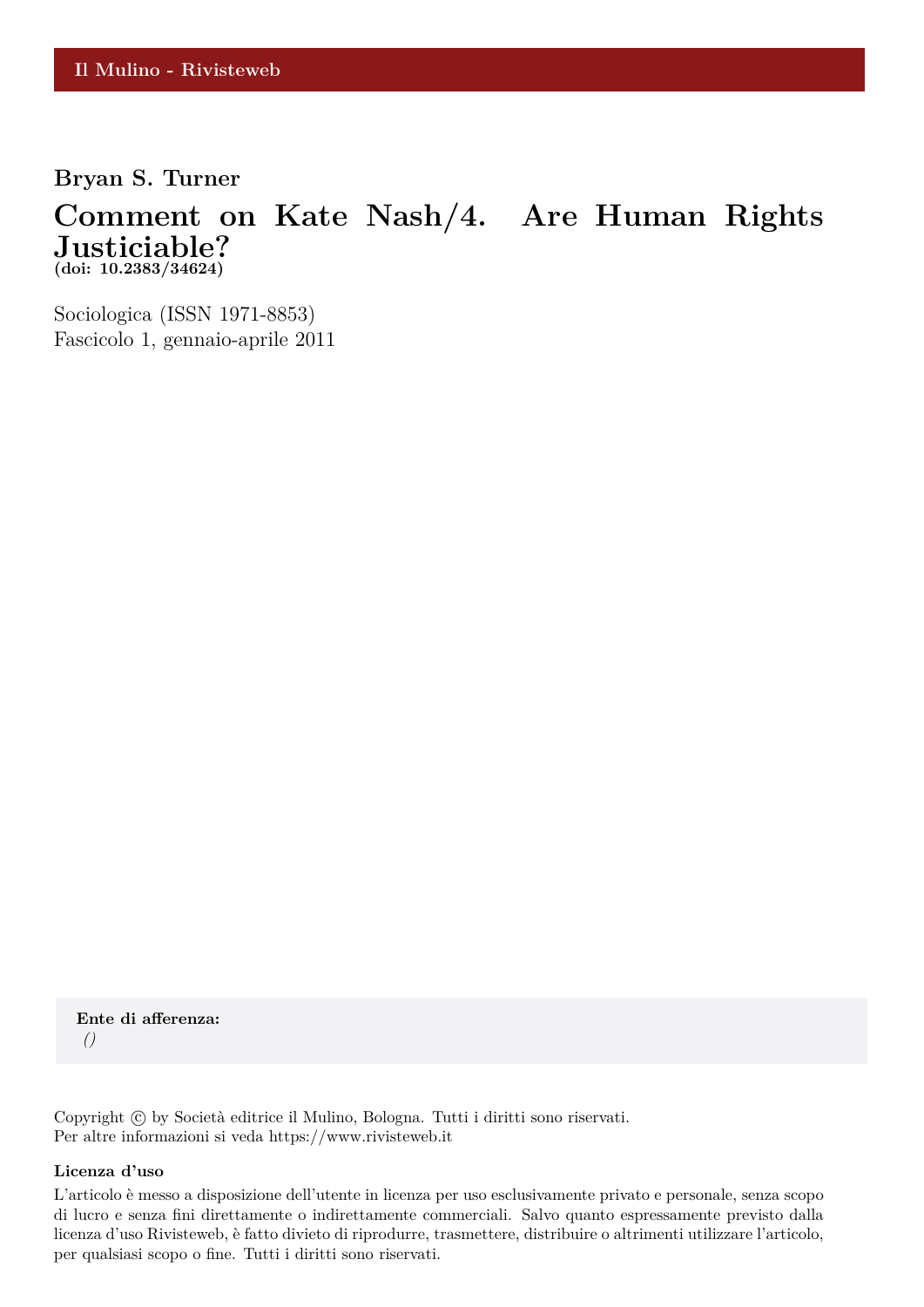# Comment on Kate Nash/4 Are Human Rights Justiciable?

*by* Bryan S. Turner

doi: 10.2383/34624

Kate Nash raises a well known problem in the theory of human rights, but she attempts to give a new response to a conventional dilemma. In my response to her "States of Human Rights," I do not disagree substantially with anything she says about human rights in relation to nation states, but I think the problems are deeper and more intractable. Indeed I see no solution to the problems she identifies and, while her strategy for a way out of the contradiction between states and human rights is ingenious, I am not ultimately persuaded. The problem, which was identified by Jack Donnelly [1984] in his article "International Human Rights: A Regime Analysis." and then consolidated in his *Universal Human Rights in Theory and Practice* [Donnelly 2003], is that, in the absence of an effective global authority, human rights are typically enforced by nation states and yet it is nation-states, especially failed states, that are also the main perpetrators of human rights abuses. The contemporary human rights crisis in Libya is a case in point. Consequently jurisprudential criticisms of human rights declarations argue that such rights are not "justiciable" because they cannot be effectively enforced (without the co-operation and involvement of states).

In the formulation of this conundrum, one finds that the literature commonly refers to a position taken up by Hannah Arendt [1951] in *The Origins of Totalitarianism* in the chapter on "The Perplexities of the Rights of Men," arguing that without the power to enforce rights claims these universal rights of man are empty words. She in turn recognised the force of Edmund Burke's complaints against the abstract rights of the French Revolution when Burke famously argued that the rights of an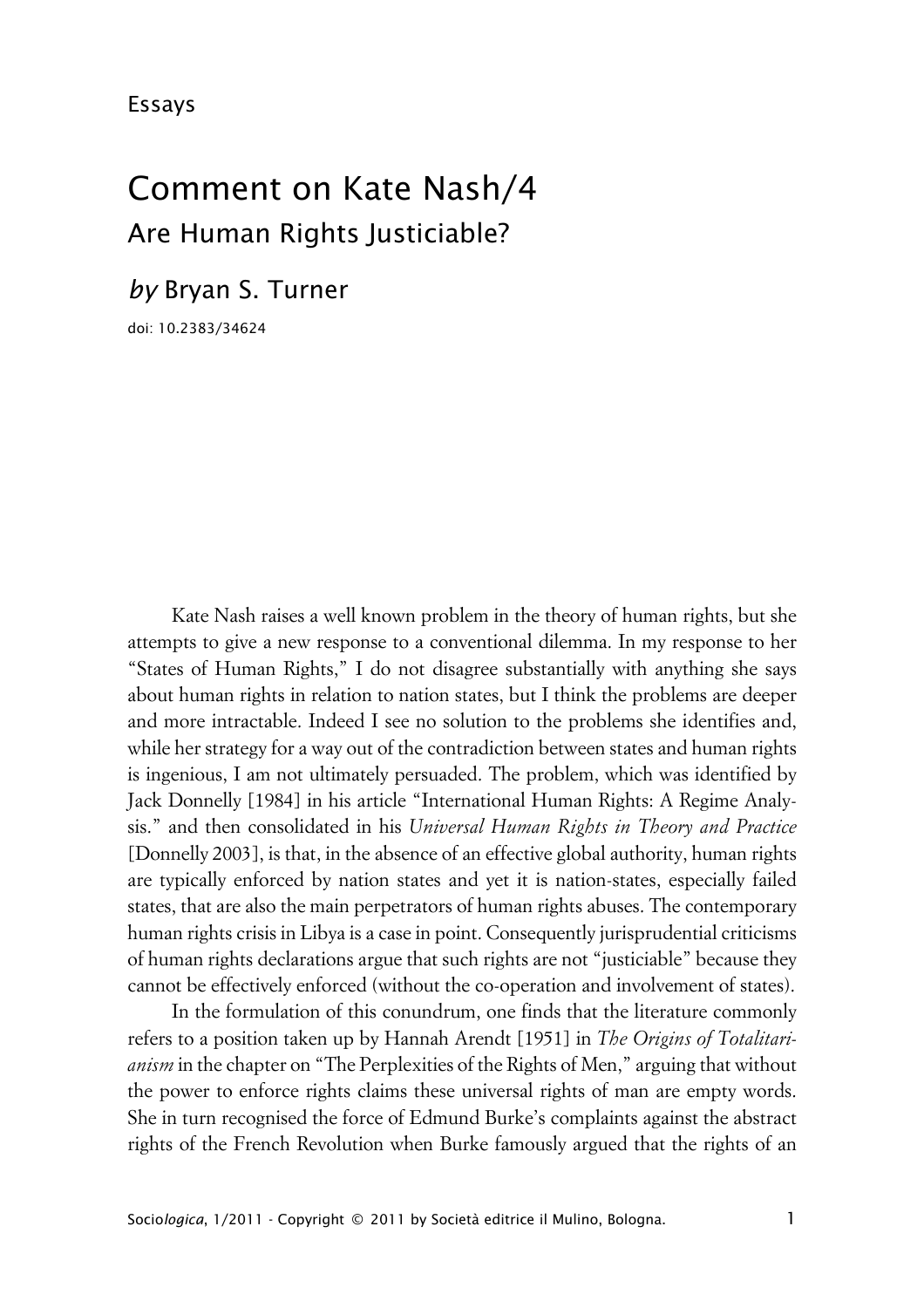Englishman under common law were a better (perhaps the only) protection against tyranny. Arendt argued that human rights were abstract and secondary to citizenship rights. Stateless people can see immediately that being nothing but human rather than citizens was their most pressing danger. The Jews were the tragic example of a people who, once deprived of German citizenship, could not be easily accepted by any other country and the absence of any documentation of their social membership effectively expunged their right to rights. This formulation of the problem is well known.

One defence of the relevance of human rights is to suggest that this dilemma cannot be described in such a clear-cut fashion, because there are some institutions such as the International Criminal Court (ICC) that in fact periodically coerce the actions of states and their leaders. Some commentators have claimed that the ICC, which was established in 2002 and which is now ratified by some 105 states, has the effect of "recasting sovereignty" [Levy and Sznaider 2010, 91]. The drift of these responses to what we might call the Human Rights Dilemma is to speculate about the contemporary erosion of state sovereignty under the impact of globalization. It is suggested in this response that the sovereignty of the nation state is being eroded and that the relevance of citizenship within the nation state is being brought into question. Here again it is well known that for its critics national citizenship confers social and political rights that are exclusive and hence have an exclusionary impact on minorities, refugees and stateless people who for various reasons have no claim on membership within a polity. In some African societies where many people who have no birth certificate have extreme difficulty in proving their national identity and as a result cannot be registered as citizens of the state. As a result they are only too easily removed by force or exterminated where forceful removal fails [Manby 2009]. There is consequently much discussion in the contemporary political sociology of citizenship about how globalization has forced us to consider more flexible notions of citizenship and about how state borders are becoming more porous and open. There is also the view that, with global labor migration, there is more general acceptance of dual citizenship by sovereign states. There is the view therefore that we need new concepts such as post-national, flexible or global citizenship [Cohen 2009].

Another argument to suggest that the state is becoming more open and porous and that state sovereignty is in decline emerges from work on legal globalization [Twining 2000]. The notion of legal pluralism became significant in the 1970s arising from the field work of anthropologists on law in post-colonial societies. In these anthropological studies, it typically referred to the incorporation of customary law into the state law or its maintenance in a dual system. Legal pluralism has been embraced by postmodernists to describe the fragmentation and competition between multiple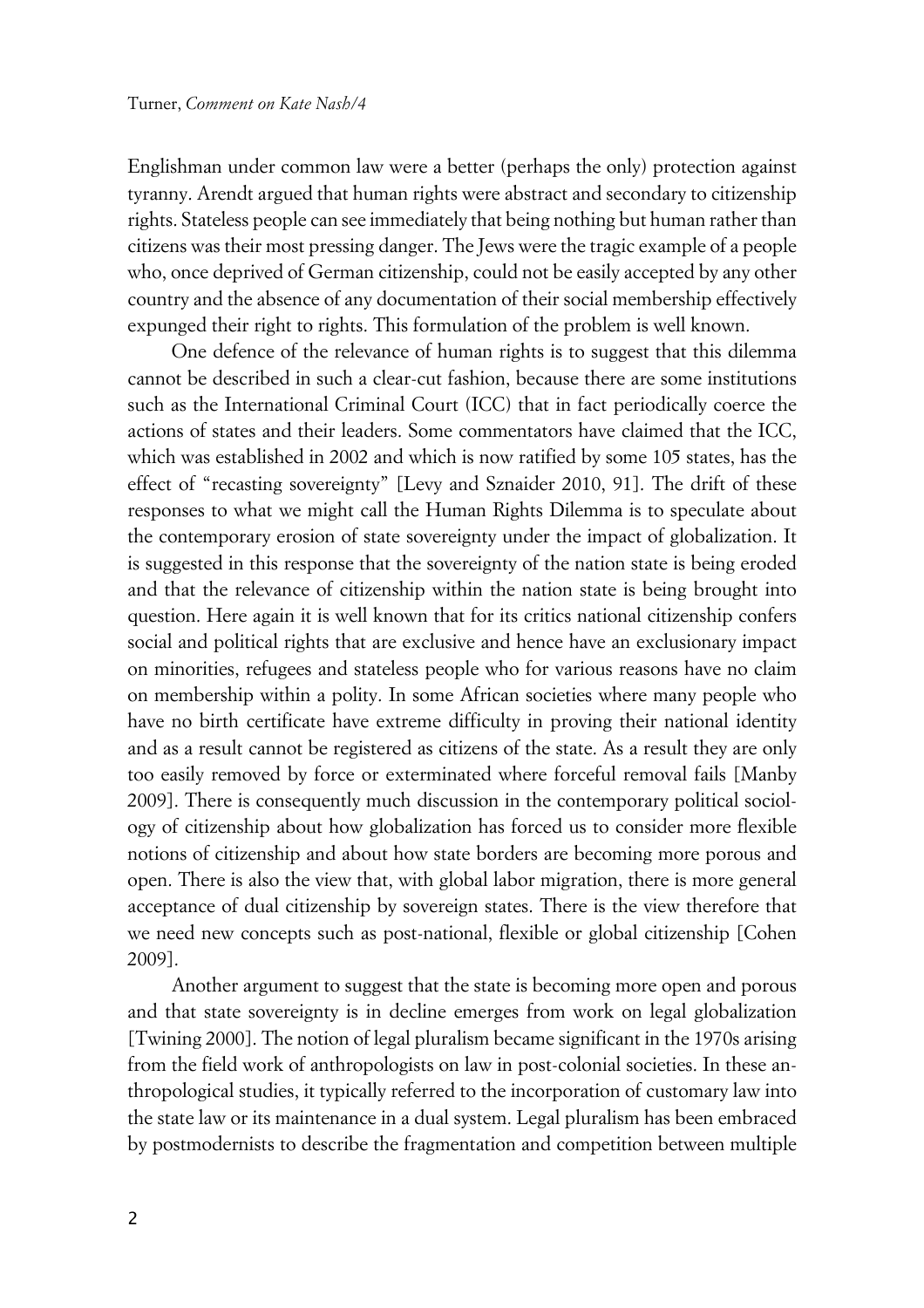legal systems in modern societies. Many contemporary legal scholars concede that the problem in defining legal pluralism is simply a by-product of the more general problem of defining law [Tamanaha 2008]. Perhaps the most influential attempt to define the law is found in the work of H. L. A. Hart [1977] who distinguished between law as the combination of primary rules (that is the rules that apply to conduct) and the secondary rules (that is the rules that determine which primary rules are valid, how they are created or found, and how they should be applied). However, many institutions apply rules and there is no clear or obvious way to determine which are public and which are not. Are the rules of the boy scout movement in fact laws? There is much conceptual confusion as a result and some theorists who welcome post-modern interpretations of this situation accept the conclusion that "legal pluralism" simply defines any form of normative or regulatory pluralism.

While the law has no scientific definition that is ultimately satisfactory, whenever "legal pluralism" is invoked "it is almost invariably the case that the social arena at issue has multiple active sources of normative ordering" such as official legal systems, folkways, religious traditions, economic or commercial regulations, "functional normative systems" and community or culturally normative systems [Tamanaha 2008, 397]. In conclusion the notion that a modern society is held together by a single, common and integrated legal system has been severely challenged. From a historical perspective, legal pluralism had in fact existed in Europe through the medieval period in terms of *ius commune,* commercial law (*lex mercatoria*), and ecclesiastical or canon law. The growth of human rights can be seen in this context as a component of legal pluralism, the existence of which indicates that state sovereignty as a product of the Treaty of Westphalia is in decline. Hence it is believed that the Human Rights Dilemma is confined to an international regime of strong states. Because the international regime is changing, we have to think differently about human rights.

I take it that this is the point of Kate Nash's intervention. In asking how different state structures might help or impede human rights enforcement, she encourages us to avoid any reification of "the state." Instead she proposes that we might think about "stateness" and the resulting configurations of force on a continuum. Some states have more "stateness" than others. She considers three ideal type situations: juridical, postcolonial, and predatory states. She describes the working of the juridical state where the presence of rational-legal procedures (including NGOs and "cause lawyers") prevents states from ignoring their human rights obligations and allows citizens and non-citizens access to human rights protection. She recognizes obviously that, while the rule of law might work relatively well in Europe and North America, there are significant limitations on human rights enforcement in postcolonial societies and in the case of predatory states. She concludes by acknowledging that given the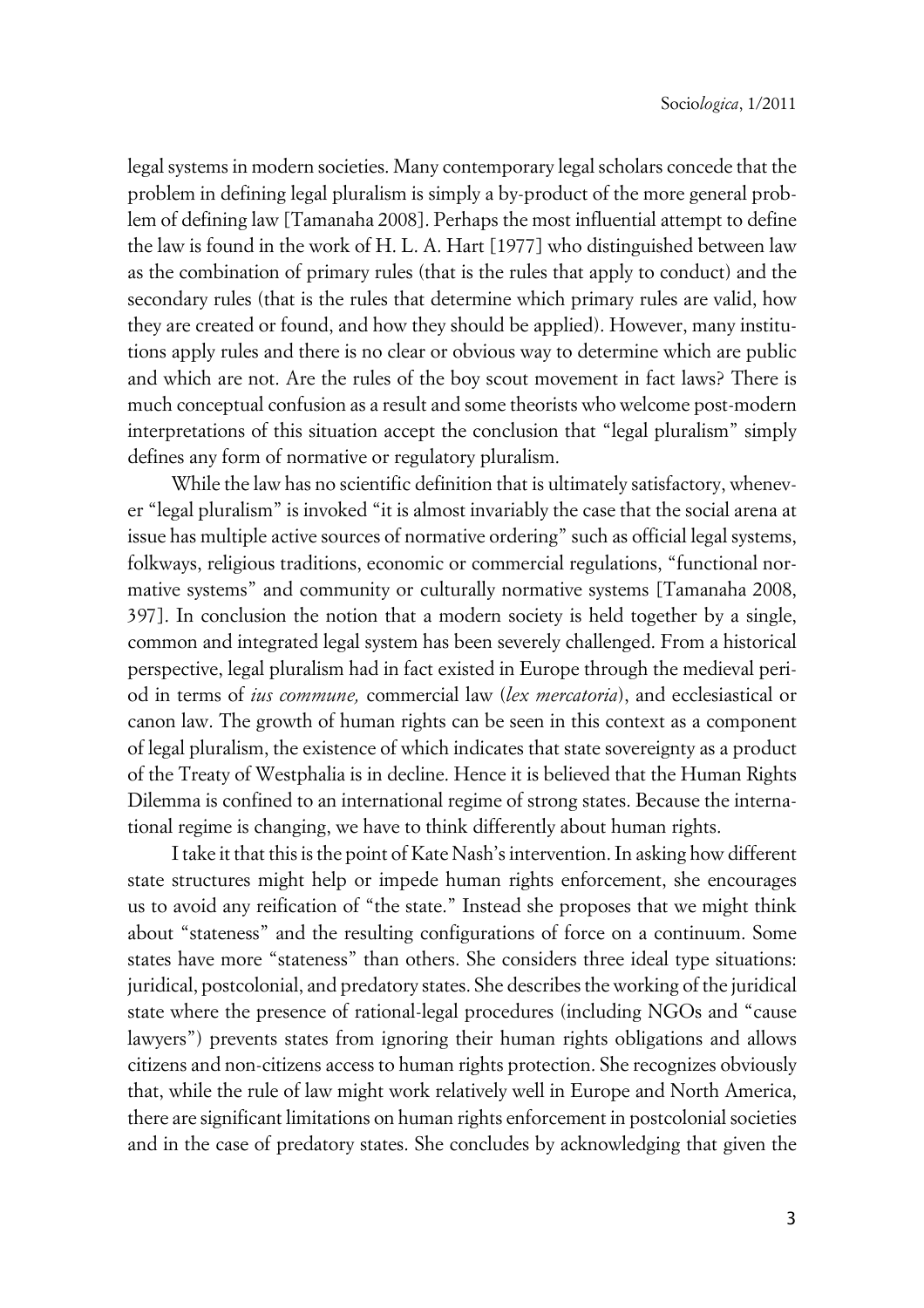micro-strategies of power embedded in everyday life in postcolonial and predatory states, a complete transformation of social relations is required in order to begin the task of the institutionalization of human rights.

I have three issues to raise in response against the drift of the contemporary defence of human rights especially in conjunction with any critique of the traditional model of citizenship. Firstly human rights should be regarded as a supplement to rather than substitute for citizenship rights.

Obviously the claim in both sociology and political theory that citizenship is too narrow in a global world has some merit, especially when applied to the European community and to North America, but the claim has scant relevance elsewhere. As I have already indicated, the African experience – as documented so powerfully in Bronwen Manby's *Struggles for Citizenship in Africa* [Manby 2009] – demonstrates that citizenship status is actually fundamental to mere survival let alone to the enjoyment of welfare entitlements. Citizenship is the critical foundation of personal identity and membership of a polity. In the last analysis, only states can enforce rights and in the absence of world government human rights will remain parasitic on the sovereignty of states. Take away citizenship and all is lost. We should not too quickly write off the sovereignty of nation states and the citizenship regimes that are attached to them. The same caution applies to notions of legal pluralism. In the end, legal pluralism – including the growing use of tribunals – depends on the sovereignty of states, because legal judgments are ultimately enforced by courts with the backing of a state. I follow John Rawls [1999, 9] in describing human rights as rights of last resort – "as a special class of urgent rights, such as freedom from slavery and serfdom, liberty (but not equal liberty) of conscience, and security of ethnic groups from mass murder and genocide." Human rights function where other juridical mechanisms have failed or do not exist.

Secondly, I think human rights are the rights of victims and as such unlike the rights of citizens. In addition to the question of whether human rights are justiciable, there is the problem of the correlativity of rights, namely whether there are comparable duties attached to rights. A strong notion of rights implies an equally strong notion of duty. Citizens typically have clear duties – to pay their taxes, serve on juries, perform military service and many others. There are at present no recognizable Declarations of Human Duties. Therefore human rights are weak rights ascribed to humans *qua* humans who have no other access to basic security. Victims are characteristically people who have been abandoned or neglected by states. The plight of the victims of Katrina in the United States is a good illustration of the issue [Somers 2008].

Thirdly and most problematically, Kate Nash in the concluding sections of her otherwise excellent article fails to distinguish between the legitimacy and the legality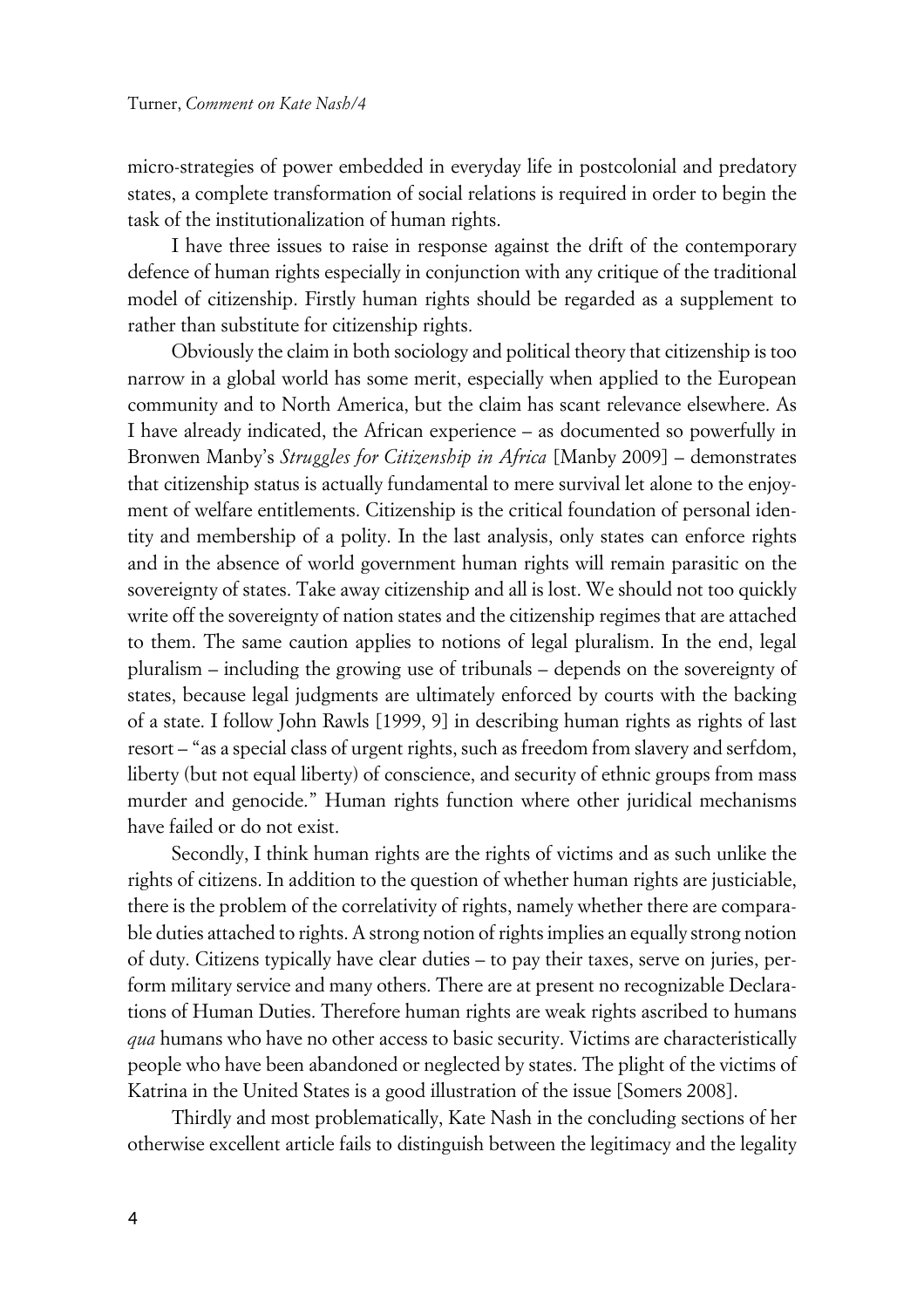of a state. This problem arose around Max Weber's account of legitimate authority and the political and legal theories of Carl Schmitt in respect of legitimacy of the Reich under Adolf Hitler. Schmitt's *Legality and Legitimacy* was written in the spring of 1932 and played an important part in the crisis of the Weimar state leading up to Hitler's appointment as Chancellor in January 1933. Schmitt's theories remain ambiguous – was he defending the constitution or destroying it? His argument brought into sharp focus the distinction between a state that might be legal in procedural terms but not legitimate in terms of wide public consent. Hitler and the Nazis had a good deal of consent, but was his Chancellorship legitimate? Schmitt appeared to side in a time of crisis with decisionism; power is exercised by the one who has the ability to declare a state of emergency. In an emergency, he favoured extending the role of presidential decrees over parliamentary statutes where the latter merely reflected the volatility of electoral support. The difference between legality and legitimacy in the Weber-Schmitt framework remains somewhat problematic. If legitimacy is merely belief in legitimacy, what is the role of the rationality of the law?

I want to argue that this distinction between legality and legitimacy is not simply a function of a political crisis, but raises a general problem for Kate Nash's notion of the rule of law. Modern Singapore is a legal state, but one in which the People's Action Party (PAP) has been in power since the creation of the Republic of Singapore in August 1965. Lee Kuan Yew who was the first prime minister has now become MM Lee (the Mentor Minister) and his son Lee Hsien Loong replaced him in 2004 as Prime Minister. In Weber's terms when a charismatic leader hands over power to his son in what we might call inherited charismatic authority such as North Korea or Singapore, it is not entirely clear that this is any longer legitimate authority with widespread consent. This type of charismatic transmission appears to have failed dramatically in Egypt and Libya. However, Mr. Lee has been successful not in the arbitrary use of force but in rational-legal measures such as turning regularly to the courts to crush any criticism of himself, his family or his government through the libel laws. The PAP came to power and remains in power because it enjoys overwhelming success in elections. However, critics of the PAP argue that it retains power by gerrymandering the electoral boundaries of parliamentary seats and it can appoint a certain number of people to seats to bolster its support in parliament, although this group of representatives has no voting rights. Under the Emergency Laws inherited from the colonial past, protests and street gatherings are strictly regulated by the issuing of licenses, because a gathering of four people or more is an illegal assembly. The government has persistently claimed to abide by human rights laws and yet supports capital punishment for first-degree murder which is used frequently against serious offenders and it favours judicial corporal punishment (such as caning) against other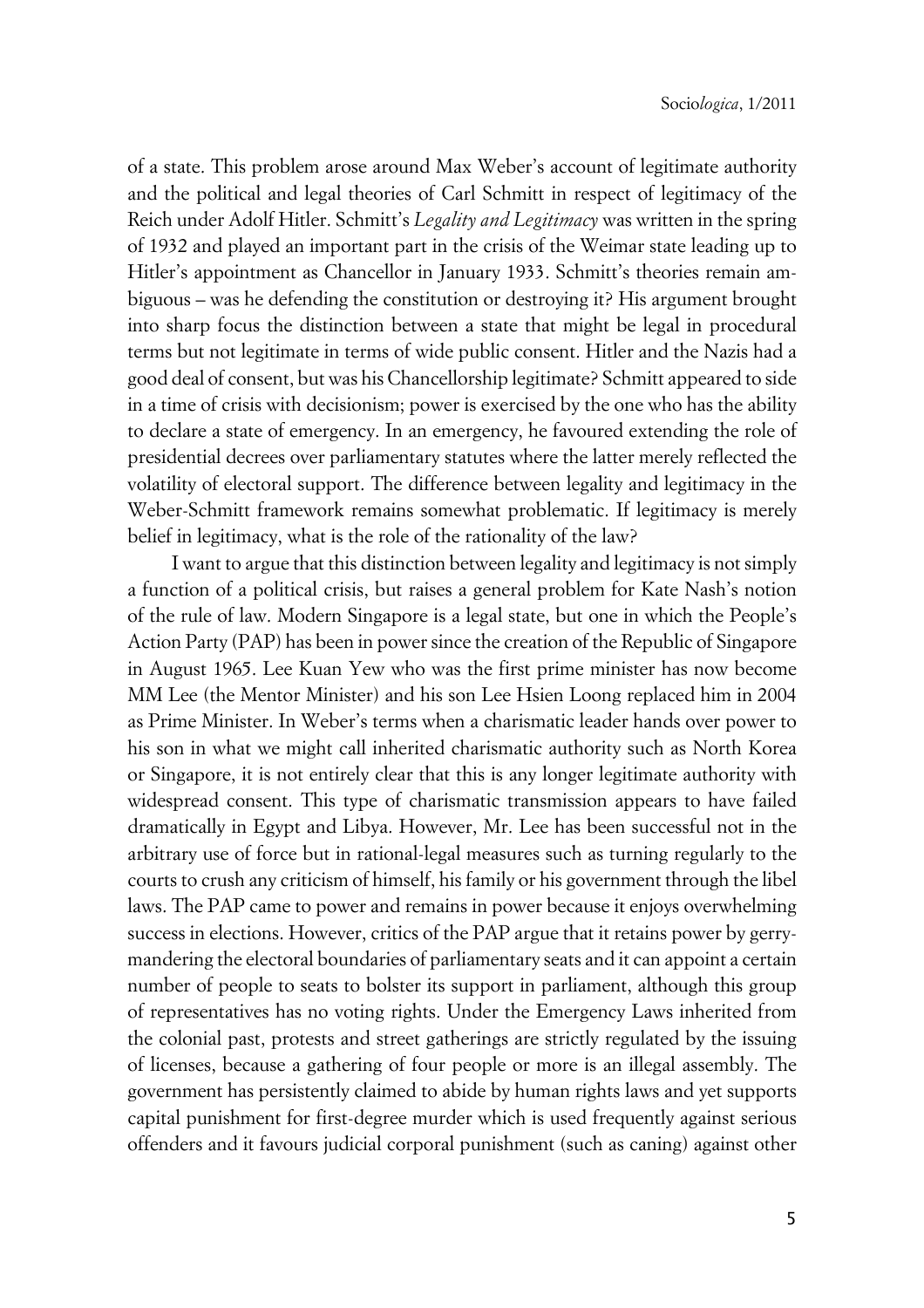criminal offences. Amnesty International has reported that Singapore, relative to the size of its population, has the highest rate of executions. The jury system has been abolished. It is believed by its critics to influence the media such as the *Straits Times* to provide public support for its policies. The Elected President of Singapore has ceremonial functions but no power.

I would describe the Singapore government as an extra-judicial state, as one that employs the law to sustain its power by suppressing opposition and therefore there is some doubt about the legitimacy of the Singapore state but no question about its legality. Its legitimacy is in doubt because there has been no change of government since 1965; political consent is carefully managed and rests unsurprisingly on the economic performance of the government. The normal function of elections in changing governments does not appear to operate and hence paradoxically it is the very legality of states such as Singapore that cast doubt on their legitimacy. An extra-judicial state may give its citizens security and stability, but it is doubtful that it can unquestionably deliver legitimacy. I conclude that a judicial state, while clearly different from a postcolonial and a predatory state may be equally problematic from the perspective of human rights. While accepting aspects of procedural legality, many Asian societies might be said to follow a "rule of virtue" rather than a "rule of law," stressing obedience rather than participation [Peerenboom 2004]. In conclusion the liberal assumptions underpinning the International Covenant on Civil and Political Rights may have little purchase in societies that are legal but are based on neo-Confucianism and "soft authoritarianism."

### **References**

Cohen, E.

2009 *Semi-Citizenship in Democratic Politics.* Cambridge: Cambridge University Press.

Donnelly, J.

1984 "International Human Rights: A Regime Analysis." *International Organization* 40: 599- 639.

2003 *Universal Human Rights in Theory and Practice*. Ithaca: Cornell University Press.

Hart, H.L.A.

1977 "Is Law a System of Rules?" Pp. 38-65 in *The Philosophy of Law*, edited by R. M. Dworkin. Oxford: Oxford University Press.

Levy, D. and Sznaider, N.

2010 *Human Rights and Memory*. University Park: Pennsylvania State University Press.

Manby, B.

2009 *Struggles for Citizenship in Africa.* London-New York: Zed Books.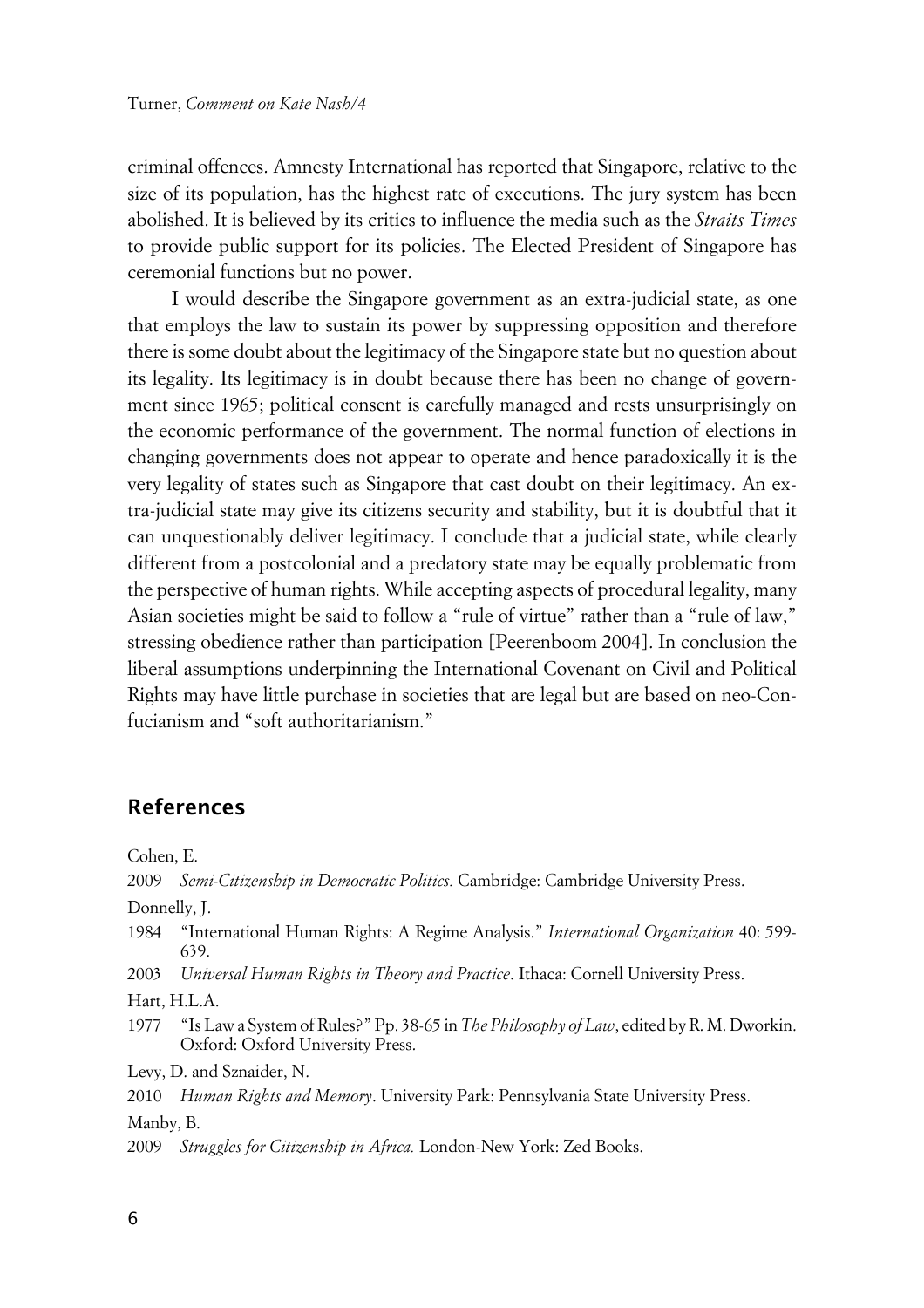Peerenboom, R. (ed.)

2004 *Asian Discourses of Rule of Law. Theories and Implementation of Rule of Law in Twelve Asian Countries, France And the US*. London: Routledge.

Rawls, J.

1999 *The Law of Peoples*. Cambridge, MA: Harvard University Press.

Schmitt, C.

2004 *Legality and Legitimacy.* Durham: Duke University Press.

Somers, M.R.

2008 *Genealogies of Citizenship. Markets, Statelessness, and the Right to Have Rights*. Cambridge: Cambridge University Press.

Tamanaha, B.Z.

- 1997 *Realistic Socio-Legal Theory. Pragmatism and a Social Theory of Law*. Oxford: Clarendon Press.
- 2008 "Understanding Legal Pluralism: Past to Present, Local to Global." *Sydney Law Review* 30: 375-411.

Twining, W.

2000 *Globalisation and Legal Theory*. London: Butterworths.